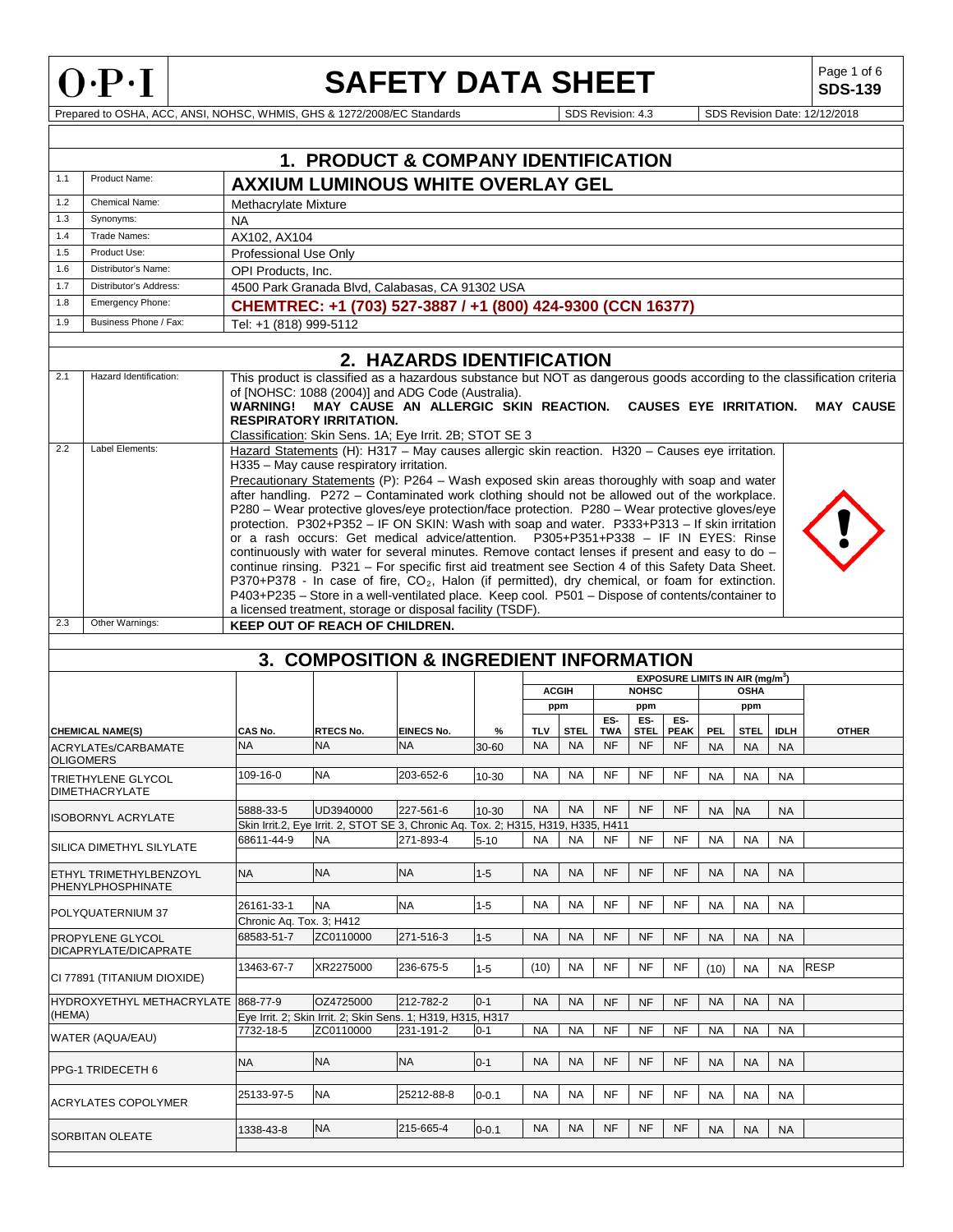

# **SAFETY DATA SHEET**  $\left|\begin{array}{c} \text{Page 2 of 6} \\ \text{SDS-139} \end{array}\right|$

**SDS-139**

Prepared to OSHA, ACC, ANSI, NOHSC, WHMIS, GHS & 1272/2008/EC Standards SDS Revision: 4.3 SDS Revision Date: 12/12/2018

|                         | 3. COMPOSITION & INGREDIENT INFORMATION - cont'd |                                                                                    |                   |           |              |             |              |             |                    |             |           |             |              |
|-------------------------|--------------------------------------------------|------------------------------------------------------------------------------------|-------------------|-----------|--------------|-------------|--------------|-------------|--------------------|-------------|-----------|-------------|--------------|
|                         |                                                  | <b>EXPOSURE LIMITS IN AIR (mg/m<sup>3</sup>)</b>                                   |                   |           |              |             |              |             |                    |             |           |             |              |
|                         |                                                  |                                                                                    |                   |           | <b>ACGIH</b> |             | <b>NOHSC</b> |             |                    | <b>OSHA</b> |           |             |              |
|                         |                                                  |                                                                                    |                   |           |              | ppm         |              | ppm         |                    |             | ppm       |             |              |
| <b>CHEMICAL NAME(S)</b> | CAS No.                                          | <b>RTECS No.</b>                                                                   | <b>EINECS No.</b> | %         | <b>TLV</b>   | <b>STEL</b> | ES-<br>TWA   | ES-<br>STEL | ES-<br><b>PEAK</b> | PEL         | STEL      | <b>IDLH</b> | <b>OTHER</b> |
| <b>SILICA</b>           | 7631-86-9                                        | VV7310000                                                                          | 231-545-4         | $0 - 0.1$ | (6)          | NA.         | (2)          | <b>NF</b>   | <b>NF</b>          | (6)         | <b>NA</b> | NA.         | <b>DUST</b>  |
|                         |                                                  | Eve Irrit. 2A: STOT SE 3: H319. H335                                               |                   |           |              |             |              |             |                    |             |           |             |              |
| ALUMINUM HYDROXIDE      | 21645-51-2                                       | <b>NA</b>                                                                          | 244-492-7         | $0 - 0.1$ | <b>NA</b>    | <b>NA</b>   | <b>NF</b>    | <b>NF</b>   | <b>NF</b>          | <b>NA</b>   | <b>NA</b> | <b>NA</b>   |              |
|                         |                                                  |                                                                                    |                   |           |              |             |              |             |                    |             |           |             |              |
|                         | 123-31-9                                         | MX3500000                                                                          | 204-617-8         | $0 - 0.1$ | NA           | <b>NA</b>   | <b>NF</b>    | 2           | <b>NF</b>          | <b>NA</b>   | <b>NA</b> | 50          |              |
| <b>IHYDROQUINONE</b>    |                                                  | Acute Tox. 4 *; Eye Dam. 1; Skin Sens. 1; Acute Ag. Tox. 1; H302, H318, H317, H400 |                   |           |              |             |              |             |                    |             |           |             |              |
| <b>P-HYDROXYANISOLE</b> | 150-76-5                                         | SL7700000                                                                          | 205-769-8         | $0 - 0.1$ | <b>NA</b>    | <b>NA</b>   | <b>NF</b>    | <b>NF</b>   | <b>NF</b>          | <b>NA</b>   | <b>NA</b> | <b>NA</b>   |              |
|                         |                                                  | Acute Tox. 4 *; Eye Irrit. 2; Skin Sens. 1; H302, H319, H317                       |                   |           |              |             |              |             |                    |             |           |             |              |
| CI 60725 (VIOLET 2)     | $81 - 48 - 1$                                    | CB770000                                                                           | 201-353-5         | $0 - 0.1$ | <b>NA</b>    | <b>NA</b>   | <b>NF</b>    | <b>NF</b>   | <b>NF</b>          | <b>NA</b>   | <b>NA</b> | <b>NA</b>   |              |
|                         |                                                  |                                                                                    |                   |           |              |             |              |             |                    |             |           |             |              |

|     |                                                      |                                                                                                                                                                                                                                                              | <b>4. FIRST AID MEASURES</b>                                                                                                                                                                                                                                                               |                             |                         |   |  |   |  |  |
|-----|------------------------------------------------------|--------------------------------------------------------------------------------------------------------------------------------------------------------------------------------------------------------------------------------------------------------------|--------------------------------------------------------------------------------------------------------------------------------------------------------------------------------------------------------------------------------------------------------------------------------------------|-----------------------------|-------------------------|---|--|---|--|--|
| 4.1 | First Aid:                                           | If ingested, do not induce vomiting. Contact the nearest Poison Control Center or local emergency<br>Ingestion:<br>number. Provide an estimate of the time at which the material was ingested and the amount of the<br>substance that was swallowed.         |                                                                                                                                                                                                                                                                                            |                             |                         |   |  |   |  |  |
|     |                                                      | Eyes:                                                                                                                                                                                                                                                        | Splashes are not likely; however, if product gets in the eyes, flush with copious amounts of lukewarm<br>water for at least 15 minutes. If irritation occurs, contact a physician.                                                                                                         |                             |                         |   |  |   |  |  |
|     |                                                      | If irritation occurs and product is on the skin, rinse thoroughly with lukewarm water, followed by a thorough<br>Skin:<br>washing of the affected area with soap and water. If irritation, redness or swelling persists, contact a<br>physician immediately. |                                                                                                                                                                                                                                                                                            |                             |                         |   |  |   |  |  |
|     |                                                      | Inhalation:                                                                                                                                                                                                                                                  | Remove victim to fresh air.                                                                                                                                                                                                                                                                |                             |                         |   |  |   |  |  |
| 4.2 | Effects of Exposure:                                 | If product is swallowed, may cause nausea, headache, vomiting and/or diarrhea and central nervous<br>Ingestion:<br>system depression.                                                                                                                        |                                                                                                                                                                                                                                                                                            |                             |                         |   |  |   |  |  |
|     |                                                      | Eyes:                                                                                                                                                                                                                                                        | Irritating to the eyes. Symptoms of overexposure may include redness, itching, irritation and watering.                                                                                                                                                                                    |                             |                         |   |  |   |  |  |
|     |                                                      | Skin:                                                                                                                                                                                                                                                        | May be irritating to skin in some sensitive individuals, especially after prolonged and/or repeated contact.                                                                                                                                                                               |                             |                         |   |  |   |  |  |
|     |                                                      | Inhalation:                                                                                                                                                                                                                                                  | Inhalation of vapors is unlikely under normal conditions of use and handling; however, inhalation of vapors                                                                                                                                                                                |                             |                         |   |  |   |  |  |
|     |                                                      | in excess of the levels listed in Section 3 (Composition and Ingredient Information) can cause central                                                                                                                                                       |                                                                                                                                                                                                                                                                                            |                             |                         |   |  |   |  |  |
|     |                                                      |                                                                                                                                                                                                                                                              | nervous system depression (e.g., drowsiness, dizziness, headaches, nausea).                                                                                                                                                                                                                |                             |                         |   |  |   |  |  |
| 4.3 | Symptoms of Overexposure:                            |                                                                                                                                                                                                                                                              | Symptoms of skin overexposure in some sensitive individuals may include redness, itching, and irritation of affected<br>areas. Overexposure in eyes may cause redness, itching and watering.                                                                                               |                             |                         |   |  |   |  |  |
| 4.4 | <b>Acute Health Effects:</b>                         |                                                                                                                                                                                                                                                              | Mild to moderate irritation to eyes and skin near affected areas.                                                                                                                                                                                                                          |                             |                         |   |  |   |  |  |
| 4.5 | Chronic Health Effects:                              | None known.                                                                                                                                                                                                                                                  |                                                                                                                                                                                                                                                                                            |                             |                         |   |  |   |  |  |
| 4.6 | Target Organs:                                       | Eyes, Skin                                                                                                                                                                                                                                                   |                                                                                                                                                                                                                                                                                            |                             |                         |   |  |   |  |  |
| 4.7 | <b>Medical Conditions</b><br>Aggravated by Exposure: |                                                                                                                                                                                                                                                              | Pre-existing dermatitis, other skin conditions, and disorders of the                                                                                                                                                                                                                       | <b>HEALTH</b>               |                         |   |  | 1 |  |  |
|     |                                                      |                                                                                                                                                                                                                                                              | target organs (eyes, skin, and respiratory system).                                                                                                                                                                                                                                        | <b>FLAMMABILITY</b>         |                         | 1 |  |   |  |  |
|     |                                                      |                                                                                                                                                                                                                                                              |                                                                                                                                                                                                                                                                                            |                             | <b>PHYSICAL HAZARDS</b> |   |  | 1 |  |  |
|     |                                                      |                                                                                                                                                                                                                                                              |                                                                                                                                                                                                                                                                                            | <b>PROTECTIVE EQUIPMENT</b> |                         |   |  | B |  |  |
|     |                                                      |                                                                                                                                                                                                                                                              |                                                                                                                                                                                                                                                                                            | <b>EYES</b>                 | <b>SKIN</b>             |   |  |   |  |  |
|     |                                                      |                                                                                                                                                                                                                                                              |                                                                                                                                                                                                                                                                                            |                             |                         |   |  |   |  |  |
|     |                                                      |                                                                                                                                                                                                                                                              | <b>5. FIREFIGHTING MEASURES</b>                                                                                                                                                                                                                                                            |                             |                         |   |  |   |  |  |
| 5.1 | Fire & Explosion Hazards:                            |                                                                                                                                                                                                                                                              | Exothermic polymerization may cause containers to rupture. Cool containers with water to prevent<br>polymerization. This product is a non-flammable liquid. When involved in a fire, this product may<br>ignite and decompose to form toxic gases (e.g., $CO$ , $CO2$ , NO <sub>x</sub> ). |                             |                         |   |  |   |  |  |
| 5.2 | <b>Extinguishing Methods:</b>                        |                                                                                                                                                                                                                                                              | CO <sub>2</sub> , Halon, Dry Chemical, Foam                                                                                                                                                                                                                                                |                             |                         |   |  |   |  |  |
| 5.3 | <b>Firefighting Procedures:</b>                      |                                                                                                                                                                                                                                                              | This product is a combustible liquid. When involved in a fire, this product may ignite readily and<br>decompose to produce carbon oxides.                                                                                                                                                  |                             |                         |   |  |   |  |  |
|     |                                                      |                                                                                                                                                                                                                                                              | First responders should wear eye protection. Structural firefighters must wear SCBAs and full                                                                                                                                                                                              |                             |                         |   |  |   |  |  |

protective equipment. Use a water spray or fog to reduce or direct vapors. Water may not be

effective in actually extinguishing a fire involving this product.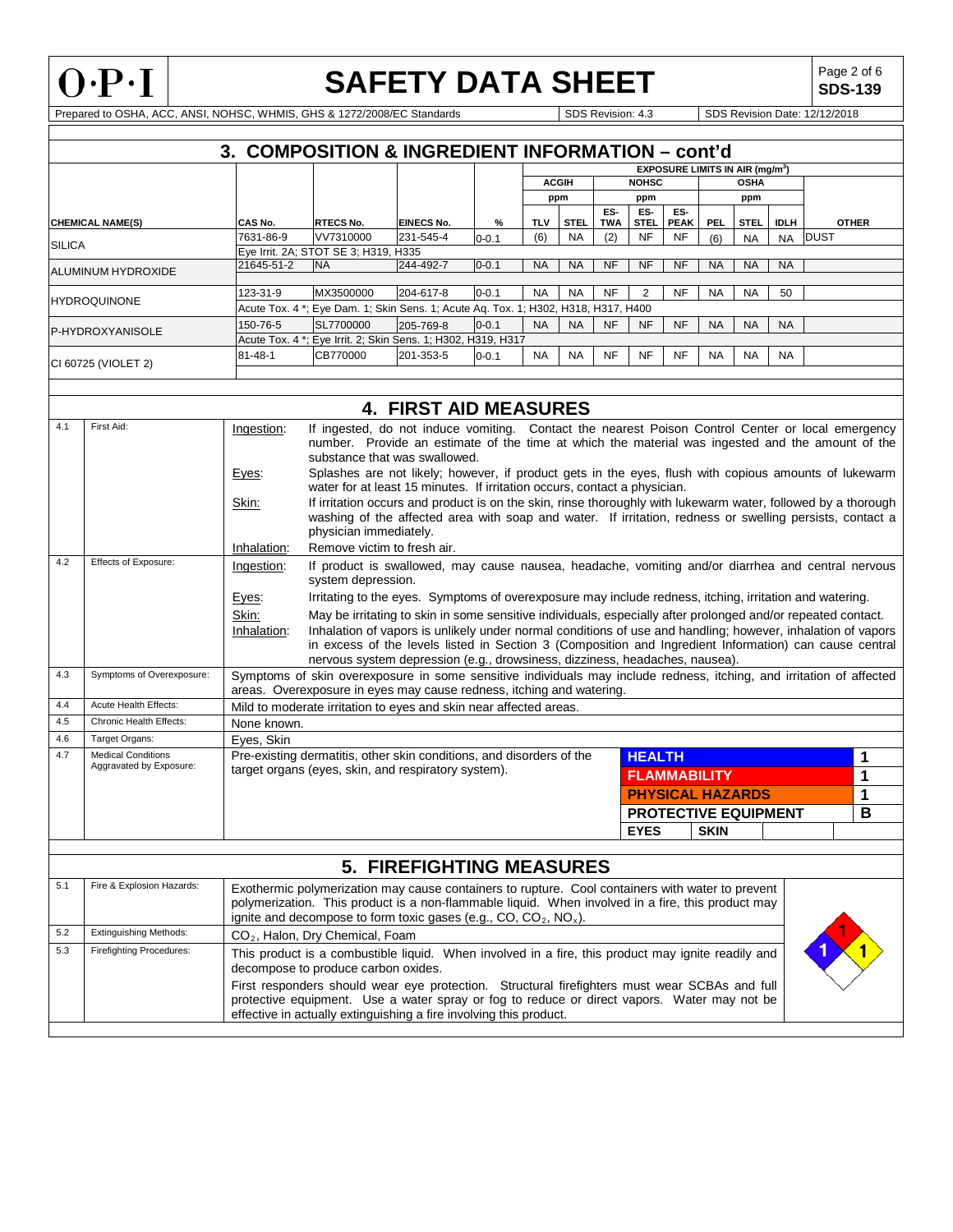### **SAFETY DATA SHEET**

**SDS-139**

|            |                                              | <b>6. ACCIDENTAL RELEASE MEASURES</b>                                                                                                                                                                                                                                                                                                                                              |                                                                                                                                                                                                                                                                                                                                                                                                                                                                                        |                          |                         |                          |                          |             |                        |                 |              |
|------------|----------------------------------------------|------------------------------------------------------------------------------------------------------------------------------------------------------------------------------------------------------------------------------------------------------------------------------------------------------------------------------------------------------------------------------------|----------------------------------------------------------------------------------------------------------------------------------------------------------------------------------------------------------------------------------------------------------------------------------------------------------------------------------------------------------------------------------------------------------------------------------------------------------------------------------------|--------------------------|-------------------------|--------------------------|--------------------------|-------------|------------------------|-----------------|--------------|
| 6.1        | Spills:                                      | Before cleaning any spill or leak, individuals involved in spill cleanup must wear appropriate Personal Protective<br>Equipment.                                                                                                                                                                                                                                                   |                                                                                                                                                                                                                                                                                                                                                                                                                                                                                        |                          |                         |                          |                          |             |                        |                 |              |
|            |                                              | clothing and wash thoroughly before reuse.                                                                                                                                                                                                                                                                                                                                         | For small spills (e.g., $\lt 1$ gallon (3.8 L)) wear appropriate personal protective equipment (e.g., goggles, gloves).<br>Maximize ventilation (open doors and windows). Remove spilled material with absorbent material and place into<br>appropriate closed container(s) for disposal. Dispose of properly in accordance with local, state and federal regulations.<br>Wash all affected areas and outside of container with plenty of warm water and soap. Remove any contaminated |                          |                         |                          |                          |             |                        |                 |              |
|            |                                              | For large spills (e.g., $\geq 1$ gallon (3.8 L)), deny entry to all unprotected individuals. Dike and contain spill with inert<br>material (e.g., sand or earth). Transfer liquid to containers for recovery or disposal and solid diking material to separate<br>containers for proper disposal. Remove contaminated clothing promptly and wash affected skin areas with soap and |                                                                                                                                                                                                                                                                                                                                                                                                                                                                                        |                          |                         |                          |                          |             |                        |                 |              |
|            |                                              | water. Keep spills and cleaning runoffs out of drains, municipal sewers and open bodies of water.                                                                                                                                                                                                                                                                                  |                                                                                                                                                                                                                                                                                                                                                                                                                                                                                        |                          |                         |                          |                          |             |                        |                 |              |
|            |                                              |                                                                                                                                                                                                                                                                                                                                                                                    |                                                                                                                                                                                                                                                                                                                                                                                                                                                                                        |                          |                         |                          |                          |             |                        |                 |              |
|            |                                              | 7. HANDLING & STORAGE INFORMATION                                                                                                                                                                                                                                                                                                                                                  |                                                                                                                                                                                                                                                                                                                                                                                                                                                                                        |                          |                         |                          |                          |             |                        |                 |              |
| 7.1        | Work & Hygiene Practices:                    | Avoid prolonged contact with the product. After use, wash hands and exposed skin with soap and water. Do not eat,<br>drink or smoke while handling product.                                                                                                                                                                                                                        |                                                                                                                                                                                                                                                                                                                                                                                                                                                                                        |                          |                         |                          |                          |             |                        |                 |              |
| 7.2        | Storage & Handling:                          | Keep this material away from heat, sparks and open flame. Open containers slowly on a stable surface. Keep container<br>closed tightly when not in use. Empty container may contain residual amounts of this product; therefore, empty<br>containers should be handled with care.                                                                                                  |                                                                                                                                                                                                                                                                                                                                                                                                                                                                                        |                          |                         |                          |                          |             |                        |                 |              |
|            |                                              | Store containers in a cool, dry location, away from direct sunlight, other light sources, or sources of intense heat. Store<br>away from incompatible materials (See Section 10, Stability and Reactivity). Material should be stored in secondary                                                                                                                                 |                                                                                                                                                                                                                                                                                                                                                                                                                                                                                        |                          |                         |                          |                          |             |                        |                 |              |
| 7.3        | <b>Special Precautions:</b>                  | containers as appropriate.<br>Open containers slowly on a stable surface. Keep container tightly closed when not in use. Empty containers may                                                                                                                                                                                                                                      |                                                                                                                                                                                                                                                                                                                                                                                                                                                                                        |                          |                         |                          |                          |             |                        |                 |              |
|            |                                              | contain residual amounts of this product; therefore, empty containers should be handled with care.                                                                                                                                                                                                                                                                                 |                                                                                                                                                                                                                                                                                                                                                                                                                                                                                        |                          |                         |                          |                          |             |                        |                 |              |
|            |                                              |                                                                                                                                                                                                                                                                                                                                                                                    |                                                                                                                                                                                                                                                                                                                                                                                                                                                                                        |                          |                         |                          |                          |             |                        |                 |              |
|            |                                              | 8. EXPOSURE CONTROLS & PERSONAL PROTECTION                                                                                                                                                                                                                                                                                                                                         |                                                                                                                                                                                                                                                                                                                                                                                                                                                                                        |                          |                         |                          |                          |             |                        |                 |              |
| 8.1        | Exposure Limits:<br>ppm (mg/m <sup>3</sup> ) |                                                                                                                                                                                                                                                                                                                                                                                    |                                                                                                                                                                                                                                                                                                                                                                                                                                                                                        | <b>ACGIH</b>             | ES-                     | <b>NOHSC</b><br>ES-      | ES-                      |             | <b>OSHA</b>            |                 | <b>OTHER</b> |
|            |                                              | <b>CHEMICAL NAME(S)</b><br>CI 77891 (TITANIUM DIOXIDE)                                                                                                                                                                                                                                                                                                                             | <b>TLV</b><br>(10)                                                                                                                                                                                                                                                                                                                                                                                                                                                                     | <b>STEL</b><br><b>NA</b> | <b>TWA</b><br><b>NF</b> | <b>STEL</b><br><b>NF</b> | <b>PEAK</b><br><b>NF</b> | PEL         | <b>STEL</b>            | <b>IDLH</b>     | <b>RESP</b>  |
|            |                                              | <b>SILICA</b>                                                                                                                                                                                                                                                                                                                                                                      | (6)                                                                                                                                                                                                                                                                                                                                                                                                                                                                                    | <b>NA</b>                | (2)                     | NF                       | <b>NF</b>                | (10)<br>(6) | <b>NA</b><br><b>NA</b> | NA<br><b>NA</b> | <b>DUST</b>  |
|            |                                              | <b>HYDROQUINONE</b>                                                                                                                                                                                                                                                                                                                                                                | <b>NA</b>                                                                                                                                                                                                                                                                                                                                                                                                                                                                              | <b>NA</b>                | <b>NF</b>               | 2                        | <b>NF</b>                | <b>NA</b>   | <b>NA</b>              | 50              |              |
| 8.2        | Ventilation & Engineering<br>Controls:       | When working with large quantities of product, provide adequate ventilation (e.g., local exhaust ventilation, fans).<br>Ensure that an eyewash station or washbasin is available in case of exposure to eyes.                                                                                                                                                                      |                                                                                                                                                                                                                                                                                                                                                                                                                                                                                        |                          |                         |                          |                          |             |                        |                 |              |
| 8.3        | Respiratory Protection:                      | provinces, EU member states, or Australia.                                                                                                                                                                                                                                                                                                                                         | No special respiratory protection is required under typical circumstances of use or handling. If<br>necessary, use only respiratory protection authorized per U.S. OSHA's requirement in 29 CFR<br>§1910.134, or applicable U.S. state regulations, or the appropriate standards of Canada, its                                                                                                                                                                                        |                          |                         |                          |                          |             |                        |                 |              |
| 8.4        | Eye Protection:                              | Depending on the use of this product, splash or safety glasses may be worn. If necessary, refer to<br>U.S. OSHA 29 CFR §1910.133, Canadian standards, or the European Standard EN166.                                                                                                                                                                                              |                                                                                                                                                                                                                                                                                                                                                                                                                                                                                        |                          |                         |                          |                          |             |                        |                 | 8            |
| 8.5        | Hand Protection:                             | If anticipated that prolonged & repeated skin contact will occur during use of this product, wear<br>neoprene or rubber gloves for routine industrial use. If necessary, refer to U.S. OSHA 29 CFR<br>§1910.138, the appropriate standards of Canada or the EU member states.                                                                                                      |                                                                                                                                                                                                                                                                                                                                                                                                                                                                                        |                          |                         |                          |                          |             |                        |                 |              |
| 8.6        | <b>Body Protection:</b>                      | No special body protection is required under typical circumstances of use and handling.<br>necessary, refer to appropriate standards of Canada, the EU member states, or U.S. OSHA.                                                                                                                                                                                                |                                                                                                                                                                                                                                                                                                                                                                                                                                                                                        |                          |                         |                          |                          |             |                        | lf              |              |
|            |                                              |                                                                                                                                                                                                                                                                                                                                                                                    |                                                                                                                                                                                                                                                                                                                                                                                                                                                                                        |                          |                         |                          |                          |             |                        |                 |              |
|            |                                              | 9. PHYSICAL & CHEMICAL PROPERTIES                                                                                                                                                                                                                                                                                                                                                  |                                                                                                                                                                                                                                                                                                                                                                                                                                                                                        |                          |                         |                          |                          |             |                        |                 |              |
| 9.1        | Appearance:                                  | White viscous gel                                                                                                                                                                                                                                                                                                                                                                  |                                                                                                                                                                                                                                                                                                                                                                                                                                                                                        |                          |                         |                          |                          |             |                        |                 |              |
| 9.2        | Odor:<br>Odor Threshold:                     | Characteristic acrylate odor.                                                                                                                                                                                                                                                                                                                                                      |                                                                                                                                                                                                                                                                                                                                                                                                                                                                                        |                          |                         |                          |                          |             |                        |                 |              |
| 9.3<br>9.4 | pH:                                          | NA<br><b>ND</b>                                                                                                                                                                                                                                                                                                                                                                    |                                                                                                                                                                                                                                                                                                                                                                                                                                                                                        |                          |                         |                          |                          |             |                        |                 |              |
| 9.5        | Melting Point/Freezing Point:                | <b>NE</b>                                                                                                                                                                                                                                                                                                                                                                          |                                                                                                                                                                                                                                                                                                                                                                                                                                                                                        |                          |                         |                          |                          |             |                        |                 |              |
| 9.6        | Initial Boiling Point/Boiling                | > 212 °F                                                                                                                                                                                                                                                                                                                                                                           |                                                                                                                                                                                                                                                                                                                                                                                                                                                                                        |                          |                         |                          |                          |             |                        |                 |              |
| 9.7        | Range:<br>Flashpoint:                        | <b>ND</b>                                                                                                                                                                                                                                                                                                                                                                          |                                                                                                                                                                                                                                                                                                                                                                                                                                                                                        |                          |                         |                          |                          |             |                        |                 |              |
| 9.8        | Upper/Lower Flammability                     | <b>ND</b>                                                                                                                                                                                                                                                                                                                                                                          |                                                                                                                                                                                                                                                                                                                                                                                                                                                                                        |                          |                         |                          |                          |             |                        |                 |              |
| 9.9        | Limits:<br>Vapor Pressure:                   | <b>NE</b>                                                                                                                                                                                                                                                                                                                                                                          |                                                                                                                                                                                                                                                                                                                                                                                                                                                                                        |                          |                         |                          |                          |             |                        |                 |              |
| 9.10       | Vapor Density:                               | <b>NA</b>                                                                                                                                                                                                                                                                                                                                                                          |                                                                                                                                                                                                                                                                                                                                                                                                                                                                                        |                          |                         |                          |                          |             |                        |                 |              |
| 9.11       | Relative Density:                            | 1.1088                                                                                                                                                                                                                                                                                                                                                                             |                                                                                                                                                                                                                                                                                                                                                                                                                                                                                        |                          |                         |                          |                          |             |                        |                 |              |
| 9.12       | Solubility:                                  | Immiscible                                                                                                                                                                                                                                                                                                                                                                         |                                                                                                                                                                                                                                                                                                                                                                                                                                                                                        |                          |                         |                          |                          |             |                        |                 |              |
| 9.13       | Partition Coefficient (log Pow):             | <b>NA</b>                                                                                                                                                                                                                                                                                                                                                                          |                                                                                                                                                                                                                                                                                                                                                                                                                                                                                        |                          |                         |                          |                          |             |                        |                 |              |
| 9.14       | Autoignition Temperature:                    | <b>NA</b>                                                                                                                                                                                                                                                                                                                                                                          |                                                                                                                                                                                                                                                                                                                                                                                                                                                                                        |                          |                         |                          |                          |             |                        |                 |              |
| 9.15       | Decomposition Temperature:                   | <b>NA</b>                                                                                                                                                                                                                                                                                                                                                                          |                                                                                                                                                                                                                                                                                                                                                                                                                                                                                        |                          |                         |                          |                          |             |                        |                 |              |
| 9.16       | Viscosity:                                   | 270,000 cPs                                                                                                                                                                                                                                                                                                                                                                        |                                                                                                                                                                                                                                                                                                                                                                                                                                                                                        |                          |                         |                          |                          |             |                        |                 |              |
| 9.17       | Other Information:                           | <b>ND</b>                                                                                                                                                                                                                                                                                                                                                                          |                                                                                                                                                                                                                                                                                                                                                                                                                                                                                        |                          |                         |                          |                          |             |                        |                 |              |
|            |                                              |                                                                                                                                                                                                                                                                                                                                                                                    |                                                                                                                                                                                                                                                                                                                                                                                                                                                                                        |                          |                         |                          |                          |             |                        |                 |              |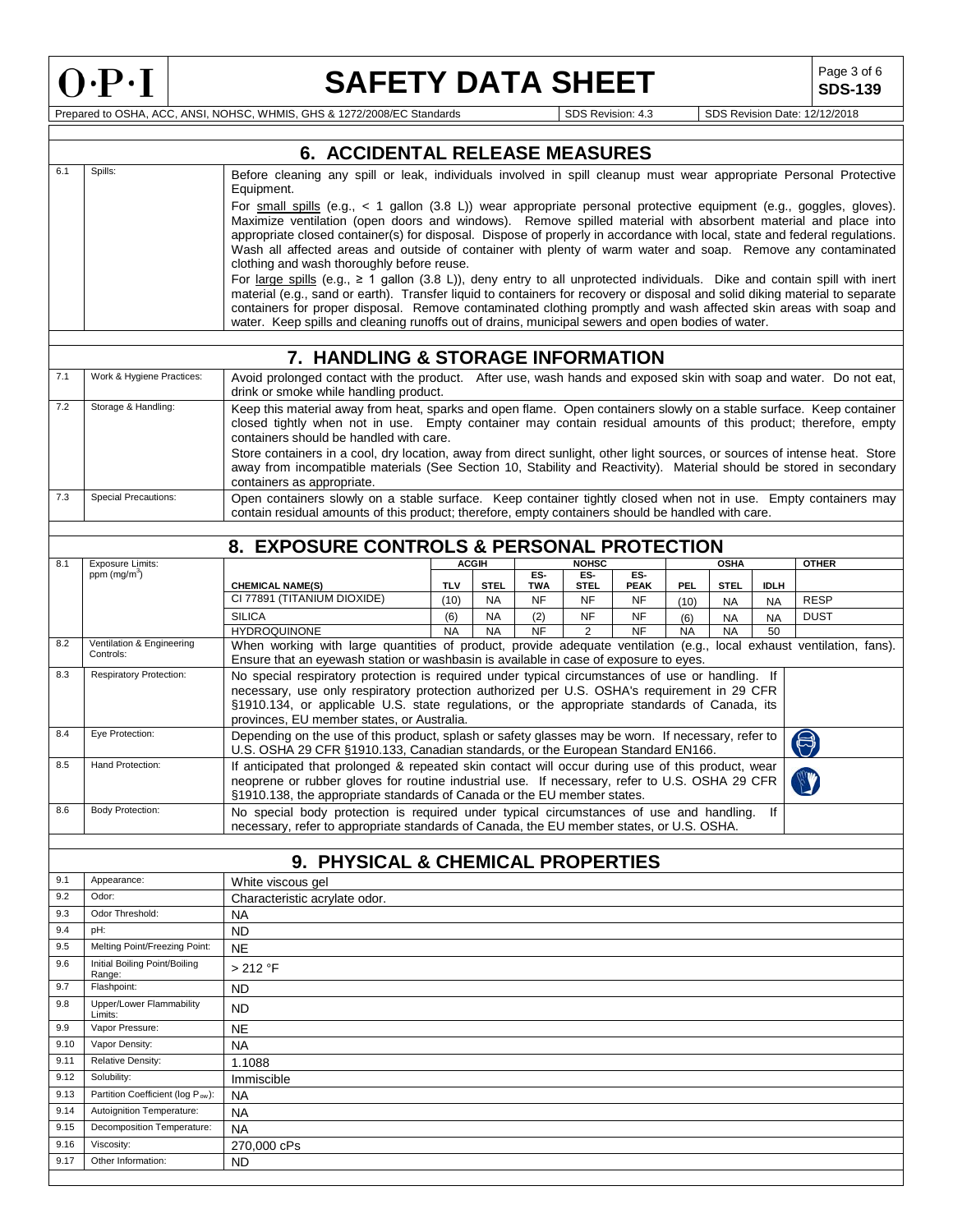

### **SAFETY DATA SHEET**

**SDS-139**

|      |                                                                                                                                                                                                                                           | <b>10. STABILITY &amp; REACTIVITY</b>                                                                                                                                                                                                                                                                                                                                                                                                                                                                                                                                                                            |  |  |  |  |  |  |  |
|------|-------------------------------------------------------------------------------------------------------------------------------------------------------------------------------------------------------------------------------------------|------------------------------------------------------------------------------------------------------------------------------------------------------------------------------------------------------------------------------------------------------------------------------------------------------------------------------------------------------------------------------------------------------------------------------------------------------------------------------------------------------------------------------------------------------------------------------------------------------------------|--|--|--|--|--|--|--|
| 10.1 | Stability:                                                                                                                                                                                                                                | Stable under ambient conditions when stored properly (See Section 7, Storage and Handling).                                                                                                                                                                                                                                                                                                                                                                                                                                                                                                                      |  |  |  |  |  |  |  |
| 10.2 | Hazardous Decomposition<br>Products:                                                                                                                                                                                                      | If exposed to extremely high temperatures, the products of thermal decomposition may include irritating vapors and<br>carbon oxide gases (e.g., CO, CO <sub>2</sub> ).                                                                                                                                                                                                                                                                                                                                                                                                                                           |  |  |  |  |  |  |  |
| 10.3 | Hazardous Polymerization:                                                                                                                                                                                                                 | May occur, if exposed to extremely high temperatures.                                                                                                                                                                                                                                                                                                                                                                                                                                                                                                                                                            |  |  |  |  |  |  |  |
| 10.4 | Conditions to Avoid:                                                                                                                                                                                                                      | None known.                                                                                                                                                                                                                                                                                                                                                                                                                                                                                                                                                                                                      |  |  |  |  |  |  |  |
| 10.5 | This product is incompatible with alkaline metals, strong oxidizers (e.g., peroxides, superoxides), strong acids (e.g.,<br>Incompatible Substances:<br>hydrochloric or muriatic acids), or strong bases (e.g., lye, potassium hydroxide). |                                                                                                                                                                                                                                                                                                                                                                                                                                                                                                                                                                                                                  |  |  |  |  |  |  |  |
|      |                                                                                                                                                                                                                                           |                                                                                                                                                                                                                                                                                                                                                                                                                                                                                                                                                                                                                  |  |  |  |  |  |  |  |
|      | 11. TOXICOLOGICAL INFORMATION                                                                                                                                                                                                             |                                                                                                                                                                                                                                                                                                                                                                                                                                                                                                                                                                                                                  |  |  |  |  |  |  |  |
| 11.1 | Routes of Entry:                                                                                                                                                                                                                          | Inhalation:<br><b>YES</b><br>Absorption:<br><b>YES</b><br>Ingestion:<br><b>YES</b>                                                                                                                                                                                                                                                                                                                                                                                                                                                                                                                               |  |  |  |  |  |  |  |
| 11.2 | <b>Toxicity Data:</b>                                                                                                                                                                                                                     | This product has NOT been tested on animals to obtain toxicology data. There are toxicology data for the<br>components of the product, which are found in scientific literature, but is not presented in this document.                                                                                                                                                                                                                                                                                                                                                                                          |  |  |  |  |  |  |  |
| 11.3 | Acute Toxicity:                                                                                                                                                                                                                           | See Section 4.4                                                                                                                                                                                                                                                                                                                                                                                                                                                                                                                                                                                                  |  |  |  |  |  |  |  |
| 11.4 | Chronic Toxicity:                                                                                                                                                                                                                         | See Section 4.5                                                                                                                                                                                                                                                                                                                                                                                                                                                                                                                                                                                                  |  |  |  |  |  |  |  |
| 11.5 | Suspected Carcinogen:                                                                                                                                                                                                                     | <b>NA</b>                                                                                                                                                                                                                                                                                                                                                                                                                                                                                                                                                                                                        |  |  |  |  |  |  |  |
| 11.6 | Reproductive Toxicity:                                                                                                                                                                                                                    | This product is not reported to cause reproductive toxicity in humans.                                                                                                                                                                                                                                                                                                                                                                                                                                                                                                                                           |  |  |  |  |  |  |  |
|      | Mutagenicity:                                                                                                                                                                                                                             | This product is not reported to produce mutagenic effects in humans.                                                                                                                                                                                                                                                                                                                                                                                                                                                                                                                                             |  |  |  |  |  |  |  |
|      | Embryotoxicity:                                                                                                                                                                                                                           | This product is not reported to produce embryotoxic effects in humans.                                                                                                                                                                                                                                                                                                                                                                                                                                                                                                                                           |  |  |  |  |  |  |  |
|      | Teratogenicity:                                                                                                                                                                                                                           | This product is not reported to cause teratogenic effects in humans.                                                                                                                                                                                                                                                                                                                                                                                                                                                                                                                                             |  |  |  |  |  |  |  |
|      | Reproductive Toxicity:                                                                                                                                                                                                                    | This product is not reported to cause reproductive effects in humans.                                                                                                                                                                                                                                                                                                                                                                                                                                                                                                                                            |  |  |  |  |  |  |  |
| 11.7 | Irritancy of Product:                                                                                                                                                                                                                     | See Section 4.3                                                                                                                                                                                                                                                                                                                                                                                                                                                                                                                                                                                                  |  |  |  |  |  |  |  |
| 11.8 | <b>Biological Exposure Indices:</b>                                                                                                                                                                                                       | <b>NE</b>                                                                                                                                                                                                                                                                                                                                                                                                                                                                                                                                                                                                        |  |  |  |  |  |  |  |
| 11.9 | Physician Recommendations:                                                                                                                                                                                                                | Treat symptomatically.                                                                                                                                                                                                                                                                                                                                                                                                                                                                                                                                                                                           |  |  |  |  |  |  |  |
|      |                                                                                                                                                                                                                                           | <b>12. ECOLOGICAL INFORMATION</b>                                                                                                                                                                                                                                                                                                                                                                                                                                                                                                                                                                                |  |  |  |  |  |  |  |
|      |                                                                                                                                                                                                                                           |                                                                                                                                                                                                                                                                                                                                                                                                                                                                                                                                                                                                                  |  |  |  |  |  |  |  |
| 12.1 | <b>Environmental Stability:</b>                                                                                                                                                                                                           | There are no specific data available for this product.                                                                                                                                                                                                                                                                                                                                                                                                                                                                                                                                                           |  |  |  |  |  |  |  |
| 12.2 | Effects on Plants & Animals:                                                                                                                                                                                                              | There are no specific data available for this product.                                                                                                                                                                                                                                                                                                                                                                                                                                                                                                                                                           |  |  |  |  |  |  |  |
| 12.3 | Effects on Aquatic Life:                                                                                                                                                                                                                  | There are no specific data available for this product.                                                                                                                                                                                                                                                                                                                                                                                                                                                                                                                                                           |  |  |  |  |  |  |  |
|      |                                                                                                                                                                                                                                           | <b>13. DISPOSAL CONSIDERATIONS</b>                                                                                                                                                                                                                                                                                                                                                                                                                                                                                                                                                                               |  |  |  |  |  |  |  |
| 13.1 | Waste Disposal:                                                                                                                                                                                                                           |                                                                                                                                                                                                                                                                                                                                                                                                                                                                                                                                                                                                                  |  |  |  |  |  |  |  |
|      |                                                                                                                                                                                                                                           | Waste disposal must be in accordance with appropriate federal, state, and local regulations.                                                                                                                                                                                                                                                                                                                                                                                                                                                                                                                     |  |  |  |  |  |  |  |
| 13.2 | <b>Special Considerations:</b>                                                                                                                                                                                                            | <b>NA</b>                                                                                                                                                                                                                                                                                                                                                                                                                                                                                                                                                                                                        |  |  |  |  |  |  |  |
|      |                                                                                                                                                                                                                                           |                                                                                                                                                                                                                                                                                                                                                                                                                                                                                                                                                                                                                  |  |  |  |  |  |  |  |
|      |                                                                                                                                                                                                                                           | <b>14. TRANSPORTATION INFORMATION</b>                                                                                                                                                                                                                                                                                                                                                                                                                                                                                                                                                                            |  |  |  |  |  |  |  |
|      | may be required by 49 CFR, IATA/ICAO, IMDG and the CTDGR.                                                                                                                                                                                 | The basic description (ID Number, proper shipping name, hazard class & division, packing group) is shown for each mode of transportation. Additional descriptive information                                                                                                                                                                                                                                                                                                                                                                                                                                     |  |  |  |  |  |  |  |
| 14.1 | 49 CFR (GND):                                                                                                                                                                                                                             | <b>NOT REGULATED</b>                                                                                                                                                                                                                                                                                                                                                                                                                                                                                                                                                                                             |  |  |  |  |  |  |  |
| 14.2 | IATA (AIR):                                                                                                                                                                                                                               | NOT REGULATED                                                                                                                                                                                                                                                                                                                                                                                                                                                                                                                                                                                                    |  |  |  |  |  |  |  |
| 14.3 | IMDG (OCN):                                                                                                                                                                                                                               | <b>NOT REGULATED</b>                                                                                                                                                                                                                                                                                                                                                                                                                                                                                                                                                                                             |  |  |  |  |  |  |  |
| 14.4 | TDGR (Canadian GND):                                                                                                                                                                                                                      | <b>NOT REGULATED</b>                                                                                                                                                                                                                                                                                                                                                                                                                                                                                                                                                                                             |  |  |  |  |  |  |  |
| 14.5 | ADR/RID (EU):                                                                                                                                                                                                                             |                                                                                                                                                                                                                                                                                                                                                                                                                                                                                                                                                                                                                  |  |  |  |  |  |  |  |
|      |                                                                                                                                                                                                                                           | <b>NOT REGULATED</b>                                                                                                                                                                                                                                                                                                                                                                                                                                                                                                                                                                                             |  |  |  |  |  |  |  |
| 14.6 | SCT (MEXICO):                                                                                                                                                                                                                             | NOT REGULATED                                                                                                                                                                                                                                                                                                                                                                                                                                                                                                                                                                                                    |  |  |  |  |  |  |  |
| 14.7 | ADGR (AUS):                                                                                                                                                                                                                               | NOT REGULATED                                                                                                                                                                                                                                                                                                                                                                                                                                                                                                                                                                                                    |  |  |  |  |  |  |  |
|      |                                                                                                                                                                                                                                           |                                                                                                                                                                                                                                                                                                                                                                                                                                                                                                                                                                                                                  |  |  |  |  |  |  |  |
|      |                                                                                                                                                                                                                                           | <b>15. REGULATORY INFORMATION</b>                                                                                                                                                                                                                                                                                                                                                                                                                                                                                                                                                                                |  |  |  |  |  |  |  |
| 15.1 | <b>SARA Reporting Requirements:</b>                                                                                                                                                                                                       | This product does not contain any substances subject to SARA Title III, Section 313 reporting requirements.                                                                                                                                                                                                                                                                                                                                                                                                                                                                                                      |  |  |  |  |  |  |  |
| 15.2 | SARA Threshold Planning Quantity:                                                                                                                                                                                                         | There are no specific Threshold Planning Quantities for the components of this product.                                                                                                                                                                                                                                                                                                                                                                                                                                                                                                                          |  |  |  |  |  |  |  |
| 15.3 | <b>TSCA Inventory Status:</b>                                                                                                                                                                                                             | The components of this product are listed on the TSCA Inventory or are otherwise exempt.                                                                                                                                                                                                                                                                                                                                                                                                                                                                                                                         |  |  |  |  |  |  |  |
| 15.4 | CERCLA Reportable Quantity (RQ):                                                                                                                                                                                                          | <b>NA</b>                                                                                                                                                                                                                                                                                                                                                                                                                                                                                                                                                                                                        |  |  |  |  |  |  |  |
| 15.5 | Other Federal Requirements:                                                                                                                                                                                                               | This product complies with the appropriate sections of the Food and Drug Administration's 21 CFR subchapter G<br>(Cosmetics).                                                                                                                                                                                                                                                                                                                                                                                                                                                                                    |  |  |  |  |  |  |  |
| 15.6 | Other Canadian Regulations:                                                                                                                                                                                                               | This product has been classified according to the hazard criteria of the CPR and the SDS<br>contains all of the information required by the CPR. The components of this product are listed<br>on the DSL/NDSL. None of the components of this product are listed on the Priorities<br>Substances List.                                                                                                                                                                                                                                                                                                           |  |  |  |  |  |  |  |
| 15.7 | State Regulatory Information:                                                                                                                                                                                                             | No ingredients in this product, present in a concentration of 1.0% or greater, are listed on any of the following state<br>criteria lists: California Proposition 65 (CA65), Delaware Air Quality Management List (DE), Florida Toxic<br>Substances List (FL), Massachusetts Hazardous Substances List (MA), Michigan Critical Substances List (MI),<br>Minnesota Hazardous Substances List (MN), New Jersey Right-to-Know List (NJ), New York Hazardous<br>Substances List (NY), Pennsylvania Right-to-Know List (PA), Washington Permissible Exposures List (WA),<br>Wisconsin Hazardous Substances List (WI). |  |  |  |  |  |  |  |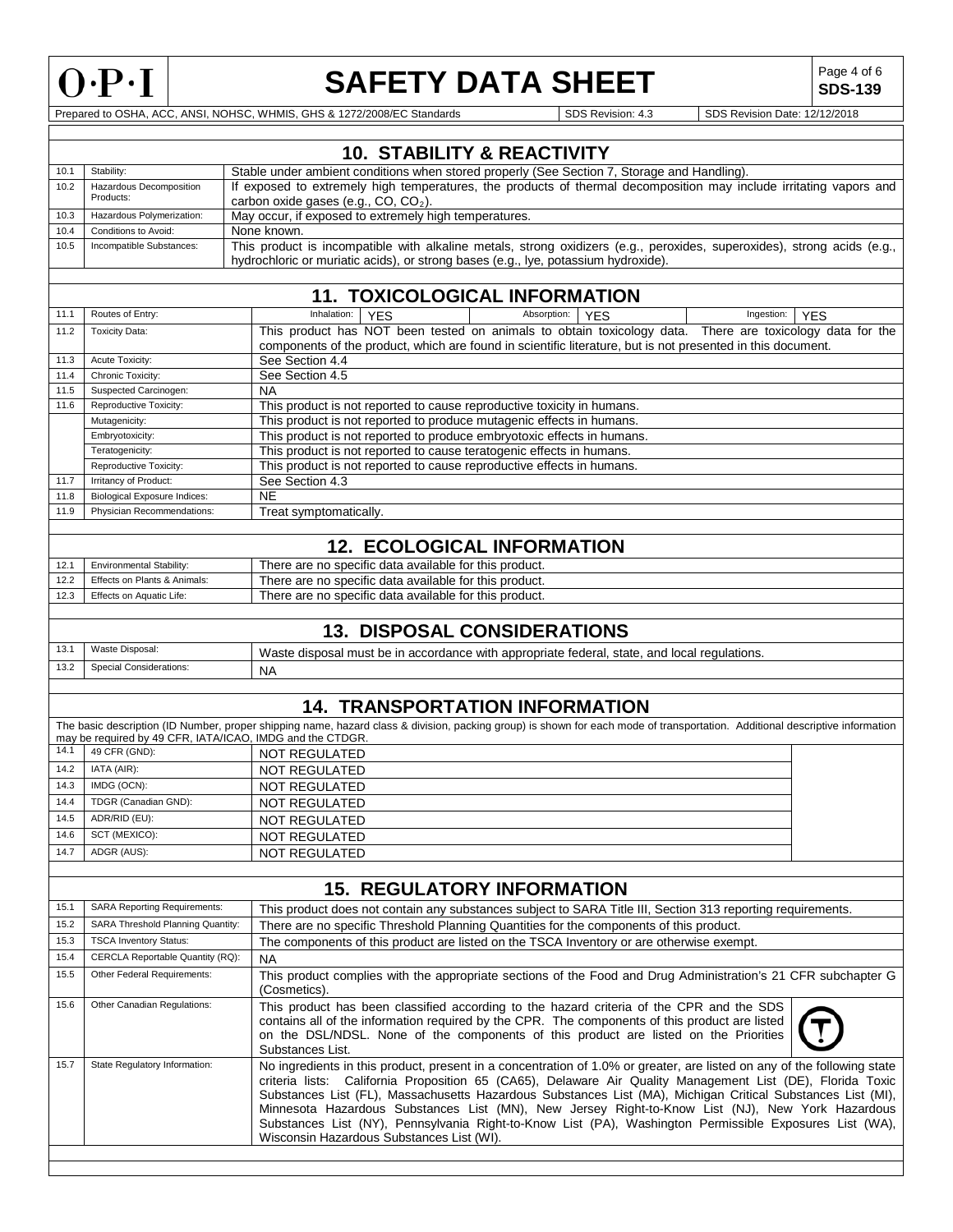

# **SAFETY DATA SHEET**  $\left|\begin{array}{c} \text{Page 5 of 6} \\ \text{SDS-139} \end{array}\right|$

**SDS-139**

|      |                      | 15. REGULATORY INFORMATION – cont'd                                                                                                             |                                                                                                                                                                                                                                                                                                                                                                                                                                                                                                                                                                                                                                                                                                         |
|------|----------------------|-------------------------------------------------------------------------------------------------------------------------------------------------|---------------------------------------------------------------------------------------------------------------------------------------------------------------------------------------------------------------------------------------------------------------------------------------------------------------------------------------------------------------------------------------------------------------------------------------------------------------------------------------------------------------------------------------------------------------------------------------------------------------------------------------------------------------------------------------------------------|
| 15.8 | Other Requirements:  | harm. For more information, go to www.P65warnings.ca.gov.                                                                                       | This product does not contain any chemicals known to the State of California to cause cancer or other reproductive                                                                                                                                                                                                                                                                                                                                                                                                                                                                                                                                                                                      |
|      |                      |                                                                                                                                                 |                                                                                                                                                                                                                                                                                                                                                                                                                                                                                                                                                                                                                                                                                                         |
|      |                      | <b>16. OTHER INFORMATION</b>                                                                                                                    |                                                                                                                                                                                                                                                                                                                                                                                                                                                                                                                                                                                                                                                                                                         |
| 16.1 | Other Information:   | <b>WARNING!</b><br>internally. Keep away from heat and open flame.<br><b>KEEP OUT OF REACH OF CHILDREN</b>                                      | MAY CAUSE AN ALLERGIC SKIN REACTION. CAUSES EYE IRRITATION. MAY CAUSE<br>RESPIRATORY IRRITATION. Use only as directed. Irritating to eyes, skin and respiratory system. Keep<br>container tightly closed in a cool place. Avoid contact with skin and eyes. Wear eye protection. Do not take                                                                                                                                                                                                                                                                                                                                                                                                            |
| 16.2 | Terms & Definitions: | See last page of this Safety Data Sheet.                                                                                                        |                                                                                                                                                                                                                                                                                                                                                                                                                                                                                                                                                                                                                                                                                                         |
| 16.3 | Disclaimer:          | consult the latest edition.                                                                                                                     | This Safety Data Sheet is offered pursuant to OSHA's Hazard Communication Standard, 29 CFR §1910.1200.<br>Other government regulations must be reviewed for applicability to this product. To the best of ShipMate's & OPI's<br>knowledge, the information contained herein is reliable and accurate as of this date; however, accuracy, suitability<br>or completeness is not guaranteed and no warranties of any type, either expressed or implied, are provided. The<br>information contained herein relates only to the specific product(s). If this product(s) is combined with other<br>materials, all component properties must be considered. Data may be changed from time to time. Be sure to |
| 16.4 | Prepared for:        | <b>OPI Products. Inc.</b><br>4500 Park Granada Blvd<br>Calabasas, CA 91302 USA<br>Tel: +1 (818) 999-5112<br>http://www.opi.com                  | $\boldsymbol{.} \boldsymbol{\mathsf{P}} \boldsymbol{.} \boldsymbol{\mathsf{I}}$                                                                                                                                                                                                                                                                                                                                                                                                                                                                                                                                                                                                                         |
| 16.5 | Prepared by:         | ShipMate, Inc.<br>P.O. Box 787<br>Sisters, Oregon 97759-0787 USA<br>Tel: +1 (310) 370-3600<br>Fax: +1 (310) 370-5700<br>http://www.shipmate.com | kangerous Goods<br>Training & Consulting                                                                                                                                                                                                                                                                                                                                                                                                                                                                                                                                                                                                                                                                |